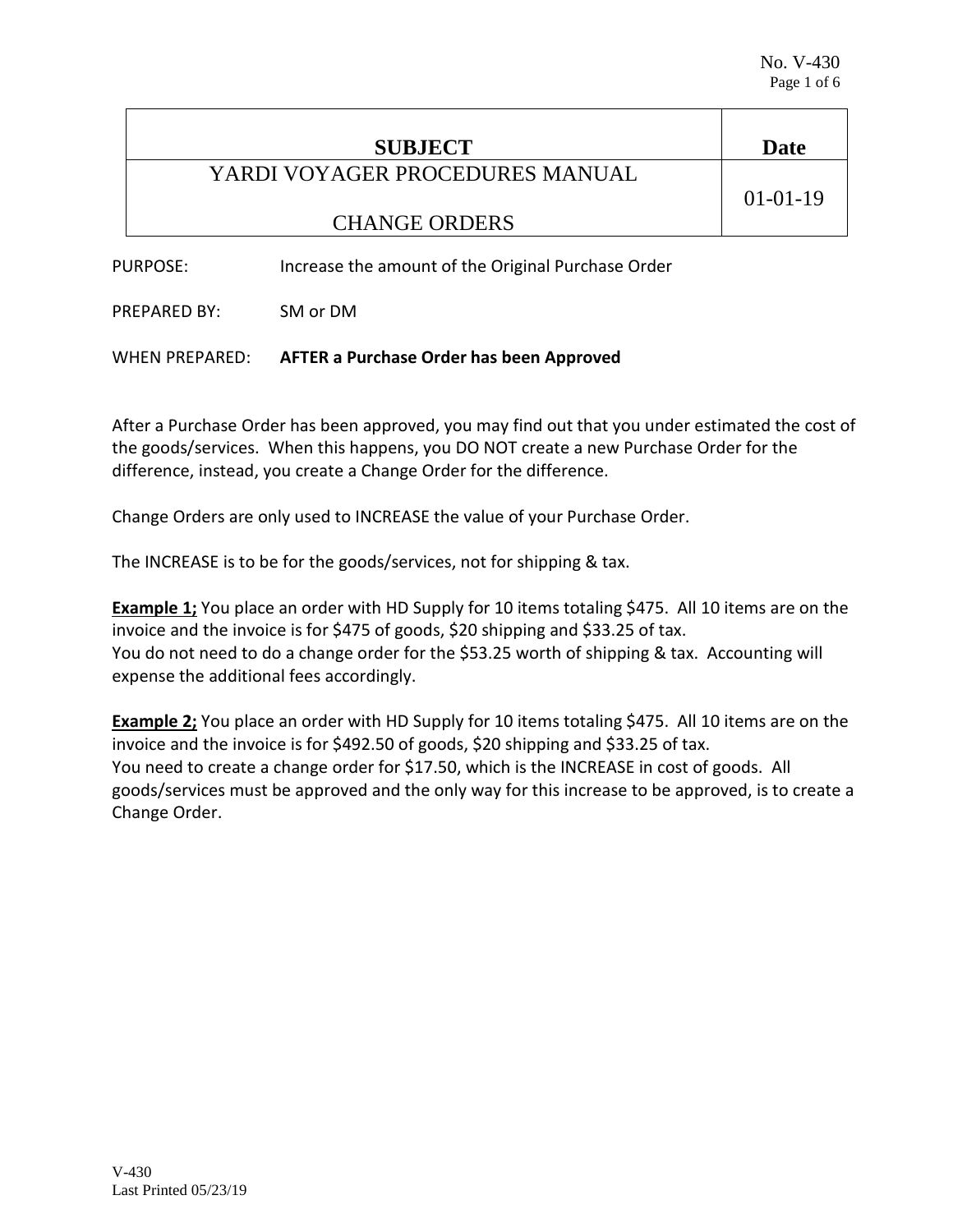| <b>SUBJECT</b>                  | Date           |
|---------------------------------|----------------|
| YARDI VOYAGER PROCEDURES MANUAL |                |
|                                 | $01 - 01 - 19$ |
| <b>CHANGE ORDERS</b>            |                |

## **Locate the Original Purchase Order**

From Roles – Select PO Dashboard

| Home Help Menthly Presedures Coests Affordable Analytics Sign Out SauS Messages<br>Community Manager Dashboard - Oakbrook Villas<br>Resident Acti<br>Monday, October 29, 2018<br><b>Unit Statistics</b><br><b>Payment Processing</b><br>Total Units<br>52<br><b>AVE</b> | Chances * 8<br>D8 Caption: test 08/24/2018 |
|-------------------------------------------------------------------------------------------------------------------------------------------------------------------------------------------------------------------------------------------------------------------------|--------------------------------------------|
|                                                                                                                                                                                                                                                                         |                                            |
|                                                                                                                                                                                                                                                                         |                                            |
|                                                                                                                                                                                                                                                                         |                                            |
| Prostlist 14<br>Leased Units<br>41<br>97.62%<br><b>PO Dashboard</b>                                                                                                                                                                                                     |                                            |
| 32<br>88.10%<br>Occupied Units<br>Residential Manager<br>o                                                                                                                                                                                                              |                                            |
| Available Units<br>$\mathbf{1}$<br>2.38%<br>Leasing Specials<br>Daily Activity<br>SaaS 2017 New Feature Videos<br>Model/Down/Admin.<br>$\sigma$<br><b>O%</b>                                                                                                            |                                            |
| 20<br>Hot Sheet<br><b>Honitor Reports</b><br>On Hold Units<br>O%<br>a<br>Unanswered Letters<br>D                                                                                                                                                                        |                                            |
| New PO<br>New Syc. Reg.<br>Expiring Leases (120 days)<br>10<br>Unit Transfers<br><b>G</b>                                                                                                                                                                               |                                            |
| <b>Print Letters</b><br>Tax Credit Quick Check<br><b>Scheduled Lease Renewals</b><br>$\sim$                                                                                                                                                                             |                                            |
| Alerts<br>Traffic<br><b>Open Batches</b>                                                                                                                                                                                                                                |                                            |
| Maintenance<br>Prospect Pipeline<br>. Tax Credit Functions<br>Pending Make Ready<br>Today's Showings<br>$^{\circ}$                                                                                                                                                      |                                            |
| <b>Pending Work Requests</b><br>$\circ$<br>PHA Waiting Lists<br>$^{\circ}$                                                                                                                                                                                              |                                            |
| Completed WO Followup<br>$\alpha$<br>Pending Applications<br>$\alpha$                                                                                                                                                                                                   |                                            |
|                                                                                                                                                                                                                                                                         |                                            |
| . Rural Dev Functions                                                                                                                                                                                                                                                   |                                            |
|                                                                                                                                                                                                                                                                         |                                            |
|                                                                                                                                                                                                                                                                         |                                            |
| Calendar Dashboard Person Search                                                                                                                                                                                                                                        |                                            |
|                                                                                                                                                                                                                                                                         |                                            |
| [3] Tal Today [1 Day [2 Week [1] 2 Week [1] C Month   4   3<br>图 El lamp to                                                                                                                                                                                             |                                            |
| October 2018                                                                                                                                                                                                                                                            |                                            |
| Wednesday<br>Friday<br><b>Honday</b><br><b>Tuesday</b><br>Thursday<br>Sat/Sun                                                                                                                                                                                           |                                            |
| 30<br>31<br>November 1<br>October 29                                                                                                                                                                                                                                    |                                            |
|                                                                                                                                                                                                                                                                         |                                            |
|                                                                                                                                                                                                                                                                         |                                            |
|                                                                                                                                                                                                                                                                         |                                            |
|                                                                                                                                                                                                                                                                         |                                            |
|                                                                                                                                                                                                                                                                         |                                            |
|                                                                                                                                                                                                                                                                         |                                            |
| <b>EC</b>                                                                                                                                                                                                                                                               |                                            |
|                                                                                                                                                                                                                                                                         |                                            |
|                                                                                                                                                                                                                                                                         |                                            |
| 73                                                                                                                                                                                                                                                                      |                                            |
|                                                                                                                                                                                                                                                                         |                                            |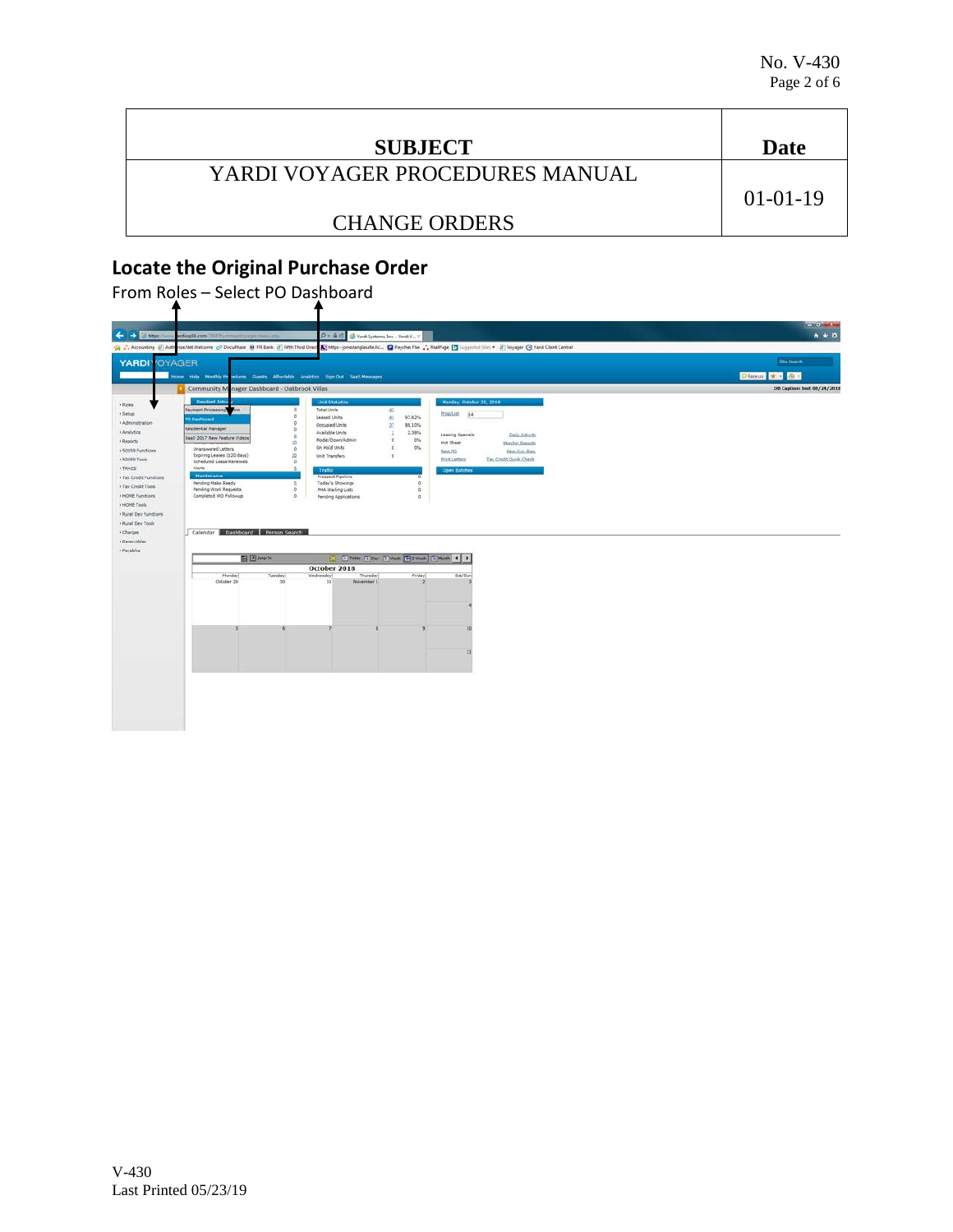| <b>SUBJECT</b>                  | Date       |
|---------------------------------|------------|
| YARDI VOYAGER PROCEDURES MANUAL |            |
|                                 | $01-01-19$ |
| <b>CHANGE ORDERS</b>            |            |

| $\Rightarrow$ $\bigotimes$ https://www.yardiasp14.com/72687 $\circ$ + a $\circ$<br>←                                                                                        |                                                          |                           | Yardi Systems, Inc. - Purcha X                   |                               |                               |                                |                              |                    |                           |                                                     | <del>n</del> ★ ¤ |
|-----------------------------------------------------------------------------------------------------------------------------------------------------------------------------|----------------------------------------------------------|---------------------------|--------------------------------------------------|-------------------------------|-------------------------------|--------------------------------|------------------------------|--------------------|---------------------------|-----------------------------------------------------|------------------|
| Suggested Sites ▼ @ Authorize.Net Welcome @ DocuPhase @ FFI Bank @ Fifth Third Direct La https--joneslanglasalle.fic @ Paychex Flex  RealPage D Suggested Sites ▼ @ Voyager |                                                          |                           |                                                  |                               |                               |                                |                              |                    |                           |                                                     |                  |
| <b>YARDIVOYAGER</b>                                                                                                                                                         |                                                          |                           |                                                  |                               |                               |                                |                              |                    |                           | <b>Site Search</b>                                  |                  |
|                                                                                                                                                                             | PO Dashboard SaaS Messages                               |                           |                                                  |                               |                               |                                |                              |                    |                           | PRate us $\Vert \star \Vert$ + $\Vert \Theta \Vert$ |                  |
|                                                                                                                                                                             | <b>Purchase Order Dashboard</b>                          |                           |                                                  |                               |                               | Functions $\blacktriangledown$ |                              |                    |                           |                                                     | $\wedge$         |
|                                                                                                                                                                             |                                                          | Tuesday, October 30, 2018 |                                                  |                               |                               |                                |                              | <b>Quick Links</b> |                           |                                                     |                  |
| ▶ Roles<br>▶ Workflow Dashboard                                                                                                                                             | Prop/List<br>Unit                                        |                           | <b>Ordered Date</b><br>Sch. Delivery             |                               |                               |                                | ⊞<br><b>Not Received</b><br> |                    | <b>Partially Received</b> | Received                                            |                  |
| Receive PO                                                                                                                                                                  | PO<br>Pay Account                                        | 114                       | Act. Delivery<br><b>Payment Due</b>              |                               | To                            |                                | <br><b>Fully Paid</b>        |                    | <b>Partially Paid</b>     | <b>UnPaid</b>                                       |                  |
| 1                                                                                                                                                                           | <b>Batch Name</b><br>Open POs                            | $\checkmark$<br>Yes       | <b>Required Date</b><br><b>Close Date</b>        |                               | To<br>       To               |                                |                              |                    |                           |                                                     |                  |
|                                                                                                                                                                             | <b>Requested By</b><br><b>Item Type</b><br>Inv. Location |                           | <b>Expense Type</b><br>Workflow<br><b>Status</b> |                               |                               |                                | v<br>v<br>Find               |                    | Clear                     |                                                     |                  |
|                                                                                                                                                                             | <b>Svc Contract</b>                                      |                           |                                                  |                               | 2                             |                                |                              |                    |                           |                                                     |                  |
|                                                                                                                                                                             | Find $(1)$                                               |                           |                                                  |                               |                               |                                |                              |                    |                           |                                                     |                  |
|                                                                                                                                                                             | 围                                                        |                           |                                                  |                               |                               |                                |                              |                    |                           |                                                     |                  |
|                                                                                                                                                                             | PO#                                                      | <b>Vendor</b>             |                                                  | <b>Total</b><br><b>Amount</b> | <b>Date</b><br><b>Ordered</b> | <b>Expense</b><br><b>Type</b>  | <b>Requestor</b>             | <b>Description</b> |                           |                                                     |                  |
|                                                                                                                                                                             | 114                                                      | hd - HD Supply            |                                                  |                               | 72.26 10/26/2018              | Supplier                       | kkelber                      |                    |                           |                                                     |                  |
| 3                                                                                                                                                                           |                                                          |                           |                                                  |                               |                               |                                |                              |                    |                           |                                                     |                  |
|                                                                                                                                                                             |                                                          |                           |                                                  |                               |                               |                                |                              |                    |                           |                                                     |                  |
|                                                                                                                                                                             | $\langle$                                                |                           |                                                  |                               |                               |                                |                              |                    |                           |                                                     |                  |

**(1)** Enter the Original Purchase Order number and click on **(2)** Find or leave the PO field blank and click on\_Find to display all of your Open PO's that are available for a Change Order.

**(3)** Click on the PO# Hyperlink to open the Original Purchase Order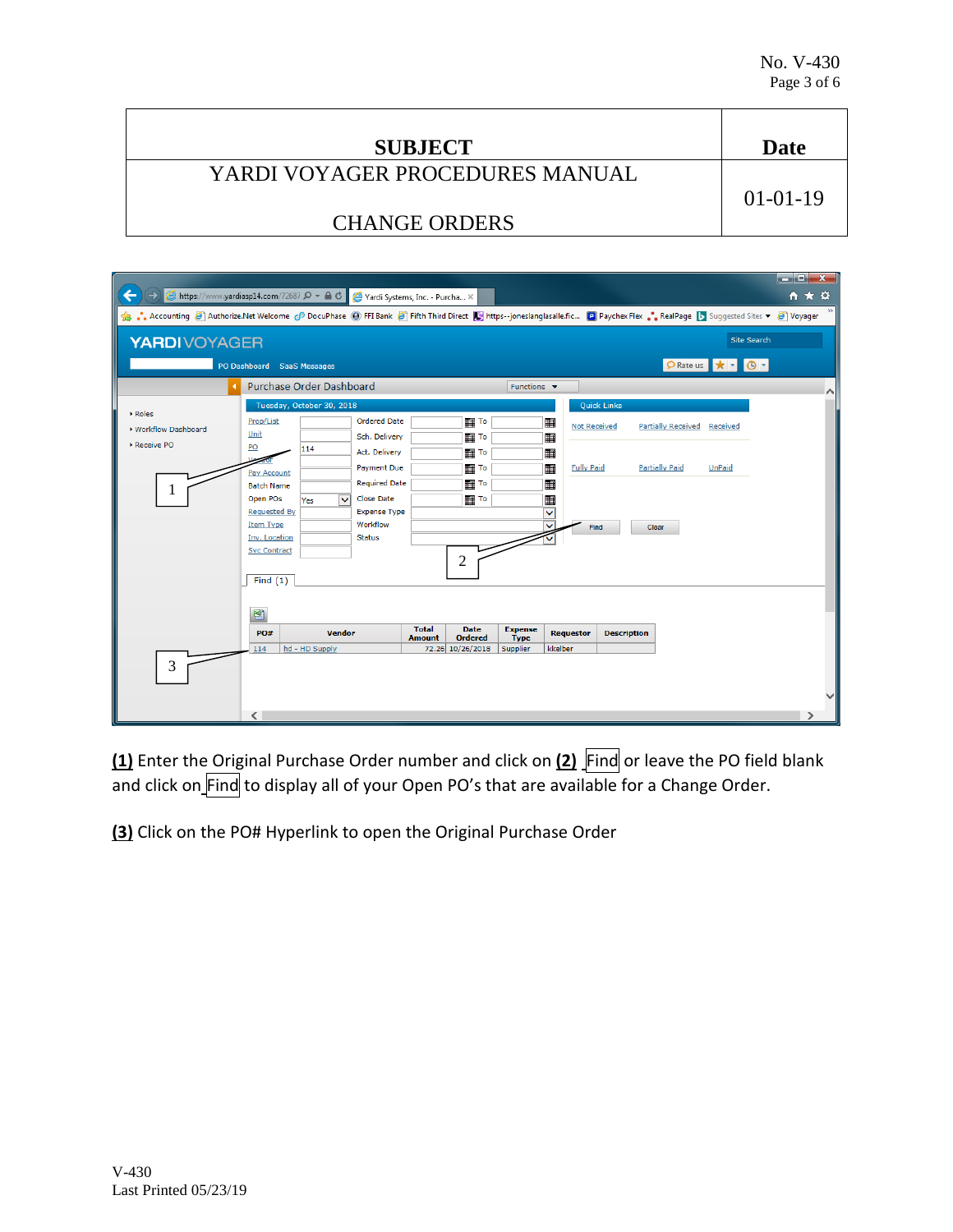|                     |                                                              |                                                       | <b>SUBJECT</b>           |                                 | <b>Date</b>         |
|---------------------|--------------------------------------------------------------|-------------------------------------------------------|--------------------------|---------------------------------|---------------------|
|                     |                                                              |                                                       |                          | YARDI VOYAGER PROCEDURES MANUAL |                     |
|                     |                                                              |                                                       |                          |                                 | $01-01-19$          |
|                     |                                                              |                                                       | <b>CHANGE ORDERS</b>     |                                 |                     |
|                     | Yardi Systems, Inc. - Purchase Order 114 - Internet Explorer |                                                       |                          |                                 | $  x$               |
| Purchase Order 114  |                                                              | Data/Reports v                                        |                          |                                 | <b>Jump To</b><br>시 |
| Vendor              | <b>Ihd</b>                                                   | <b>Display Type</b><br>Sched, Deliv.                  | <b>Purchase Order</b>    | $\frac{1}{2}$                   |                     |
| <b>Vendor Info</b>  | <b>HD Supply</b>                                             | <b>Order Date</b><br><b>Required By Date</b>          | 10/26/2018<br>10/26/2018 | ⊞                               |                     |
| <b>Expense Type</b> | Supplier                                                     | Closed   Close Date<br>PO Info<br><b>Total Amount</b> | 72.26                    |                                 |                     |
| <b>Payment Due</b>  | ⊞⊞                                                           |                                                       |                          |                                 |                     |

| <b>To Date</b><br>Description |                           |                  |                               | <b>Current Step</b> | Approved |                               |         |      |                              |                  |                             |                        |                         |               |                  |        |
|-------------------------------|---------------------------|------------------|-------------------------------|---------------------|----------|-------------------------------|---------|------|------------------------------|------------------|-----------------------------|------------------------|-------------------------|---------------|------------------|--------|
|                               |                           |                  | <b>Next Step</b>              |                     |          | $\vert \vee \vert$            |         |      |                              |                  |                             |                        |                         |               |                  |        |
|                               | 4                         |                  | Notes<br>Navigation           |                     | $<<$     | >>                            |         |      |                              |                  |                             |                        |                         |               |                  |        |
| Save                          | New<br>Print              | Help             | Delete                        |                     |          |                               |         |      |                              |                  |                             |                        |                         |               |                  |        |
|                               |                           |                  |                               |                     |          |                               |         |      |                              |                  |                             |                        |                         |               |                  |        |
|                               |                           |                  |                               |                     |          |                               |         |      |                              |                  |                             |                        |                         |               |                  |        |
|                               |                           |                  |                               |                     |          |                               |         |      |                              |                  |                             |                        |                         |               |                  |        |
|                               | General nfo               | Addresses        | Workflow                      | Approvers           |          |                               |         |      |                              |                  |                             |                        |                         |               |                  |        |
| Details<br>More Details       | Change Order Check Budget |                  | Distribute<br>Search Supplier |                     |          |                               |         |      |                              |                  |                             |                        |                         |               |                  |        |
|                               |                           |                  |                               |                     |          |                               |         |      |                              |                  |                             |                        |                         |               |                  |        |
| 團<br>Property                 | Unit                      | <b>Item Type</b> | <b>Description</b>            | <b>GL Account</b>   |          | <b>GL Account Description</b> | Qty Ord |      | <b>Unit Price Base Total</b> | Amount<br>Posted | <b>Balance</b><br>Remaining | Qty<br><b>Received</b> | Date<br><b>Received</b> | <b>Status</b> | Payable<br>Ctrl# | Del    |
| 80                            | 9081                      | ms               | Maintenance Supplies          | 6020                |          | <b>Maint Supplies</b>         | 72.2600 | 1.00 | 72.26                        |                  | 72.26                       |                        |                         | Open          |                  | $\Box$ |

**(4)** The Change Order button is available on Approved Purchase Orders. Click on the button to create a Change Order.

The Change Order is now linked to the Original Purchase Order. The Original Purchase Order is now known as the Parent PO.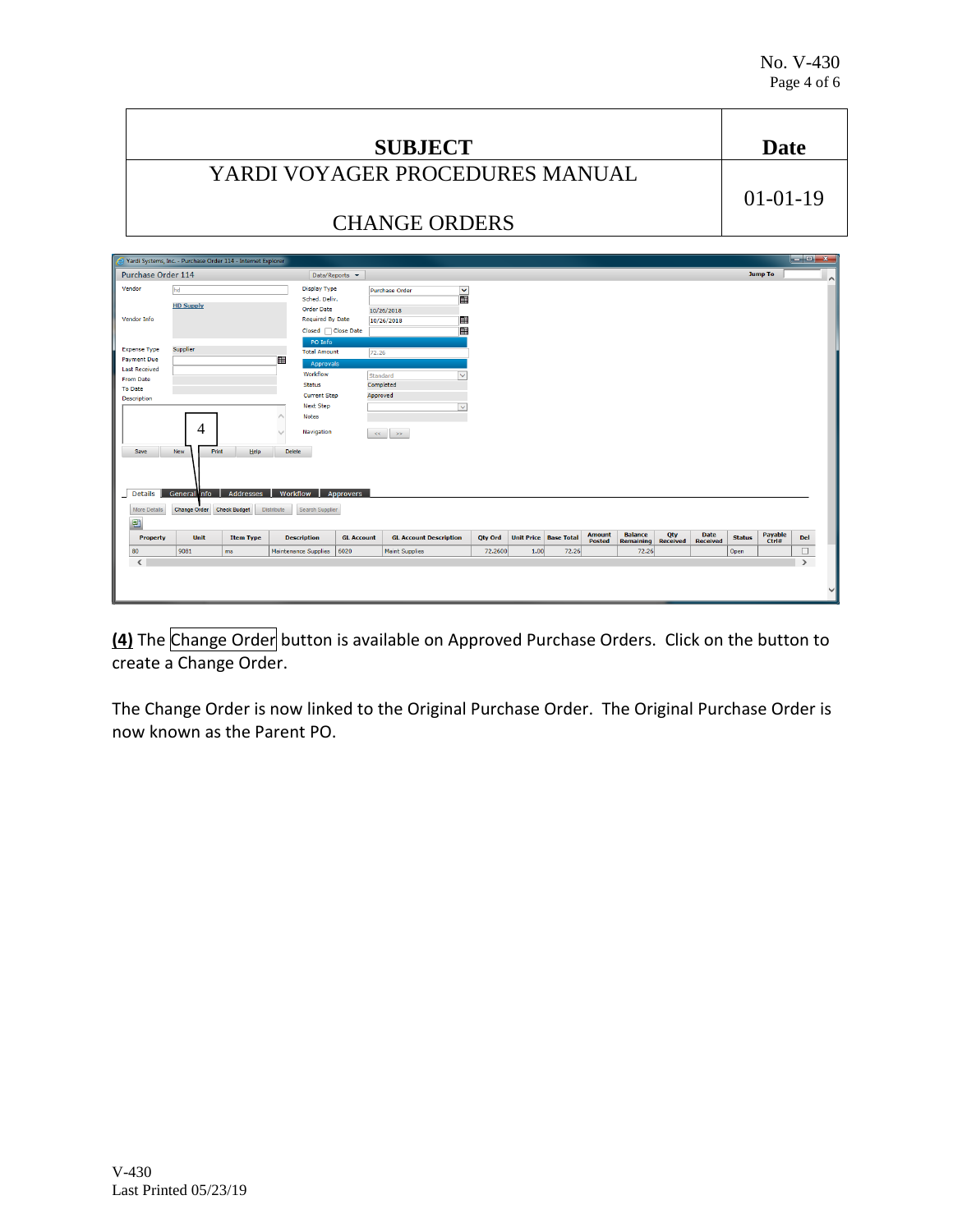|                                           |                                                        |                                                                     | <b>SUBJECT</b>               |                                 | Date                                                                                                                                                                                                                                                                                                                                                                                                                                                                   |
|-------------------------------------------|--------------------------------------------------------|---------------------------------------------------------------------|------------------------------|---------------------------------|------------------------------------------------------------------------------------------------------------------------------------------------------------------------------------------------------------------------------------------------------------------------------------------------------------------------------------------------------------------------------------------------------------------------------------------------------------------------|
|                                           |                                                        |                                                                     |                              | YARDI VOYAGER PROCEDURES MANUAL |                                                                                                                                                                                                                                                                                                                                                                                                                                                                        |
|                                           |                                                        |                                                                     |                              |                                 | $01-01-19$                                                                                                                                                                                                                                                                                                                                                                                                                                                             |
|                                           |                                                        |                                                                     | <b>CHANGE ORDERS</b>         |                                 |                                                                                                                                                                                                                                                                                                                                                                                                                                                                        |
| <b>Change Order</b>                       | Yardi Systems, Inc. - Change Order - Internet Explorer |                                                                     |                              |                                 | $\begin{array}{c c c c c} \hline \multicolumn{1}{c }{\textbf{}} & \multicolumn{1}{c }{\textbf{}} \\ \hline \multicolumn{1}{c }{\textbf{}} & \multicolumn{1}{c }{\textbf{}} & \multicolumn{1}{c }{\textbf{}} \\ \hline \multicolumn{1}{c }{\textbf{}} & \multicolumn{1}{c }{\textbf{}} & \multicolumn{1}{c }{\textbf{}} \\ \hline \multicolumn{1}{c }{\textbf{}} & \multicolumn{1}{c }{\textbf{}} & \multicolumn{1}{c }{\textbf{}} \\ \hline \multic$<br><b>Jump To</b> |
| Vendor                                    | hd<br><b>HD Supply</b>                                 | Parent PO<br>Display Type<br>Sched, Deliv.                          | 114<br><b>Purchase Order</b> | $\frac{1}{2}$                   | 시                                                                                                                                                                                                                                                                                                                                                                                                                                                                      |
| <b>Vendor Info</b>                        |                                                        | <b>Order Date</b><br><b>Required By Date</b><br>Closed   Close Date | 10/30/2018<br>10/30/2018     | ⊞<br>冊<br>冊                     |                                                                                                                                                                                                                                                                                                                                                                                                                                                                        |
| <b>Expense Type</b><br><b>Payment Due</b> | Supplier                                               | PO Info<br><b>Total Amount</b>                                      |                              |                                 |                                                                                                                                                                                                                                                                                                                                                                                                                                                                        |

| From Date             | 5                   |       |                  |                      | Approvals           |                   |                               |                               |         |      |                       |               |                  |                 |                 |               |                  |     |
|-----------------------|---------------------|-------|------------------|----------------------|---------------------|-------------------|-------------------------------|-------------------------------|---------|------|-----------------------|---------------|------------------|-----------------|-----------------|---------------|------------------|-----|
|                       |                     |       |                  |                      | Workflow            |                   | Standard                      | $\checkmark$                  |         |      |                       |               |                  |                 |                 |               |                  |     |
| <b>To Date</b>        |                     |       |                  | ⊞                    | <b>Status</b>       |                   |                               |                               |         |      |                       |               |                  |                 |                 |               |                  |     |
| Description           |                     |       |                  |                      | <b>Current Step</b> |                   |                               |                               |         |      |                       |               |                  |                 |                 |               |                  |     |
| <b>Toilet Flanges</b> |                     |       |                  |                      | <b>Next Step</b>    |                   |                               | $\checkmark$                  |         |      |                       |               |                  |                 |                 |               |                  |     |
|                       |                     |       |                  |                      | <b>Notes</b>        |                   |                               |                               |         |      |                       |               |                  |                 |                 |               |                  |     |
|                       |                     |       |                  |                      | Navigation          |                   | $\prec\prec$<br>$\Rightarrow$ |                               |         |      |                       |               |                  |                 |                 |               |                  |     |
| Save                  | New                 | Print | Help             | Delete               |                     |                   |                               |                               |         |      |                       |               |                  |                 |                 |               |                  |     |
|                       |                     |       |                  |                      |                     |                   |                               |                               |         |      |                       |               |                  |                 |                 |               |                  |     |
|                       |                     |       |                  |                      |                     |                   |                               |                               |         |      |                       |               |                  |                 |                 |               |                  |     |
|                       |                     |       |                  |                      |                     |                   |                               |                               |         |      |                       |               |                  |                 |                 |               |                  |     |
|                       |                     |       |                  |                      |                     |                   |                               |                               |         |      |                       |               |                  |                 |                 |               |                  |     |
| Details               | <b>General Info</b> |       | Addresses        | Workflow             |                     | Approvers         |                               |                               |         |      |                       |               |                  |                 |                 |               |                  |     |
|                       |                     |       |                  |                      |                     |                   |                               |                               |         |      |                       |               |                  |                 |                 |               |                  |     |
| <b>More Details</b>   | Change Order        |       |                  | <b>Distribute</b>    | Search Supplier     |                   |                               |                               |         |      |                       |               |                  |                 |                 |               |                  |     |
|                       |                     |       |                  |                      |                     |                   |                               |                               |         |      |                       |               |                  |                 |                 |               |                  |     |
| 图                     |                     |       |                  |                      |                     |                   |                               |                               |         |      |                       | <b>Amount</b> | <b>Balance</b>   | Qty             | Date            |               |                  |     |
| <b>Property</b>       | Unit                |       | <b>Item Type</b> |                      | <b>Description</b>  | <b>GL Account</b> |                               | <b>GL Account Description</b> | Qty Ord |      | Unit Price Base Total | <b>Posted</b> | <b>Remaining</b> | <b>Received</b> | <b>Received</b> | <b>Status</b> | Payable<br>Ctrl# | Del |
| 80                    |                     | ms    |                  | Maintenance Supplies |                     | 6020              |                               |                               | 13.10   | 1.00 |                       |               |                  |                 |                 |               |                  | Г   |
|                       |                     |       |                  |                      |                     |                   |                               |                               |         |      |                       |               |                  |                 |                 |               |                  |     |

Complete the Change Order for the INCREASED amount. Refer to Procedure V-410 Creating Purchase Orders to complete all of the fields on the Change Order.

In this example, the Toilet Flanges for \$13.10 were not included on the Original Purchase Order.

**(5)** Once all fields are complete, click on the Save button.